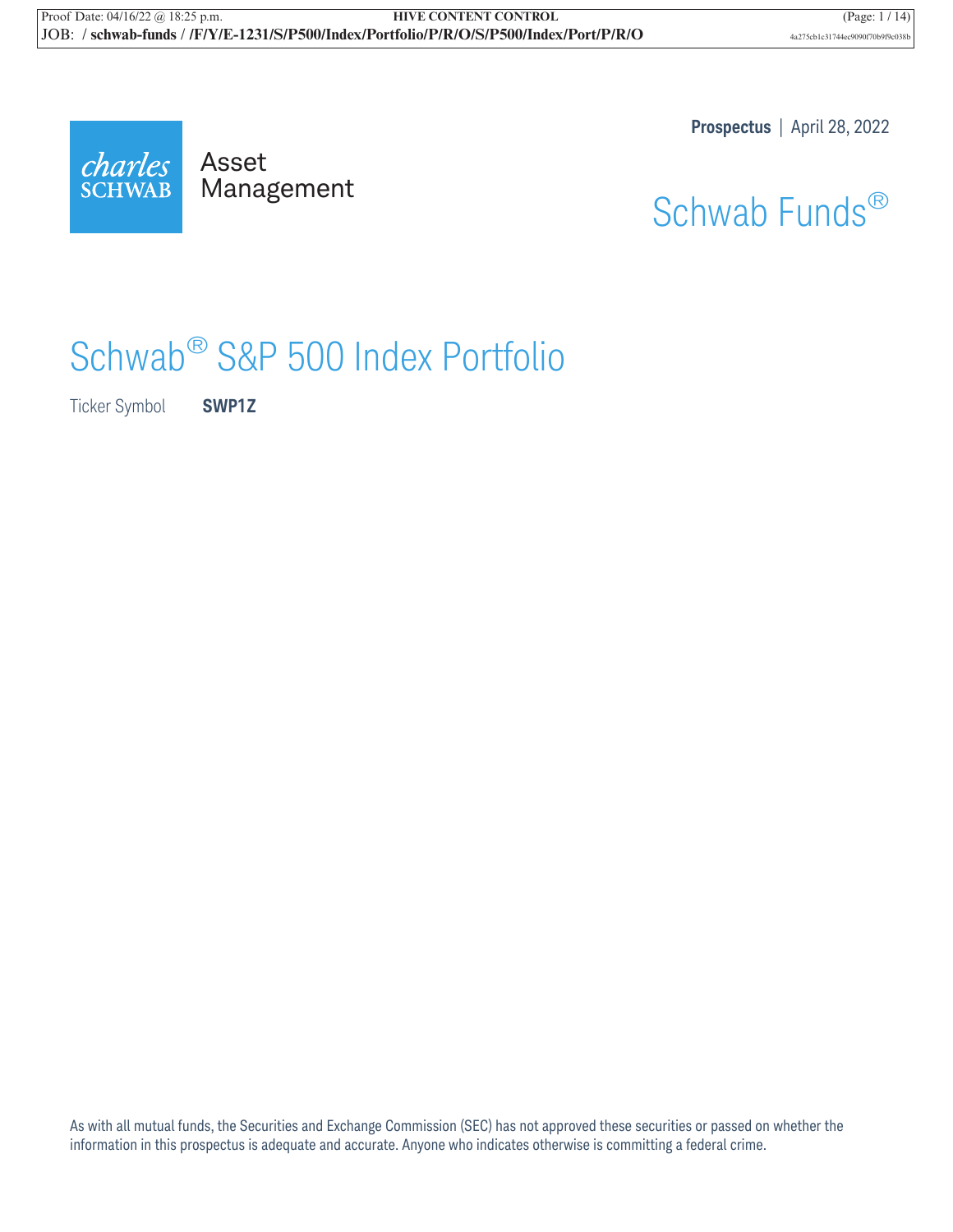## Schwab S&P 500 Index Portfolio

| <b>Fund Summary</b>                                                                                                    |                |
|------------------------------------------------------------------------------------------------------------------------|----------------|
|                                                                                                                        |                |
|                                                                                                                        |                |
|                                                                                                                        |                |
|                                                                                                                        |                |
|                                                                                                                        |                |
|                                                                                                                        | $\overline{7}$ |
|                                                                                                                        |                |
| Investing in the Fund <b>construction continuum control</b> and a function of the fund construction of the fund of the | - 9            |
|                                                                                                                        | 9              |
|                                                                                                                        | 10             |
|                                                                                                                        | 11             |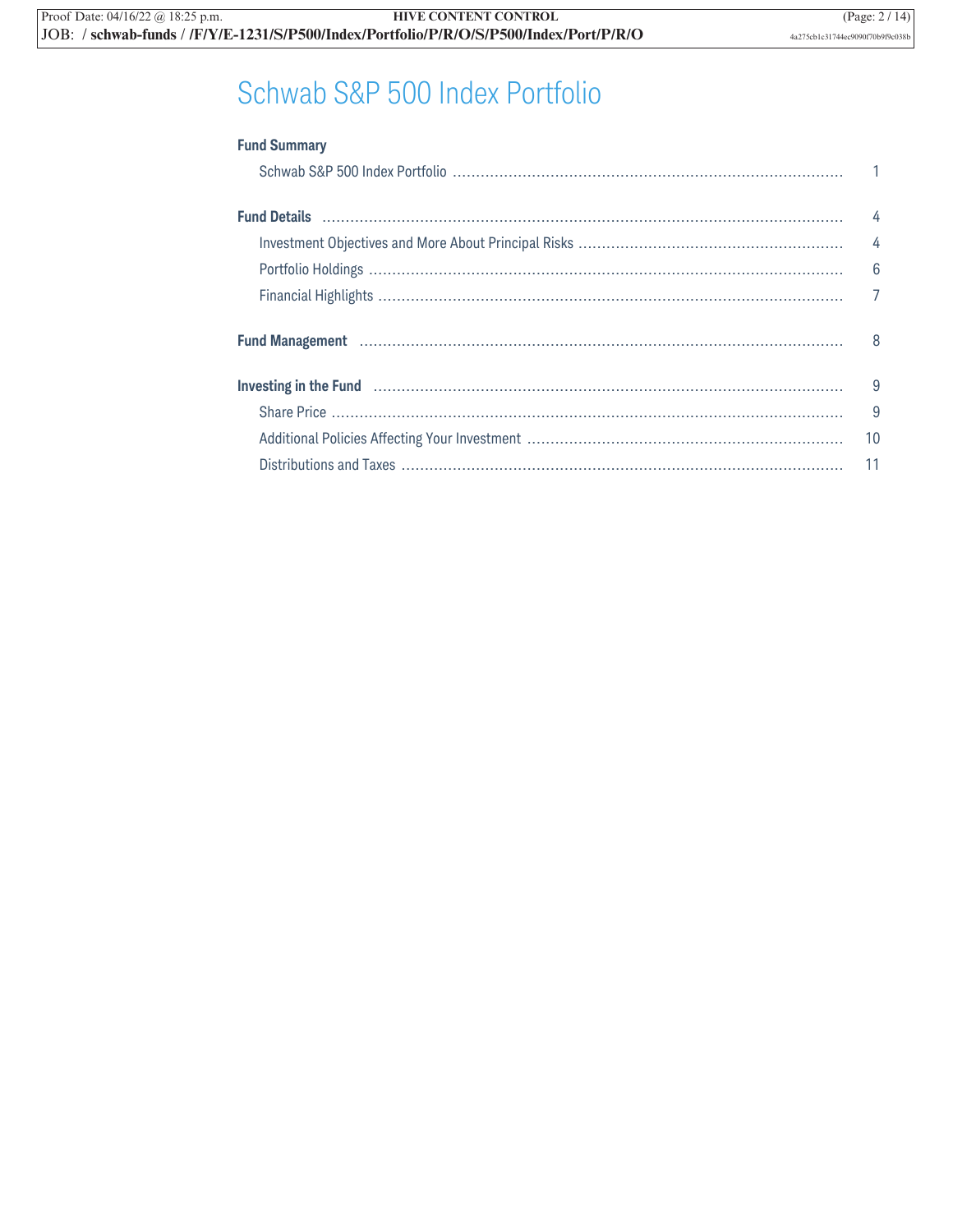### Schwab® S&P 500 Index Portfolio

**Ticker Symbol: SWP1Z**

#### **Investment Objective**

The fund's goal is to track the total return of the S&P  $500^{\circ}$  Index.

#### **Fund Fees and Expenses**

This table describes the fees and expenses you may pay if you buy, hold and sell shares of the fund. You may pay other fees, such as brokerage commissions and other fees to financial intermediaries, which are not reflected in the table and Example below. This table does not reflect the fees and expenses of any insurance company separate account or variable insurance contract issued by such insurance company. If they were reflected, fees would be higher.

#### **Shareholder Fees** (fees paid directly from your investment)

|                                                                                                            | ,,,,,,,,, |
|------------------------------------------------------------------------------------------------------------|-----------|
| Annual Fund Operating Expenses (expenses that you pay each year as a %<br>of the value of your investment) |           |
| Management fees                                                                                            | 0.03      |
| Other expenses                                                                                             | None      |
| Total annual fund operating expenses                                                                       | 0.03      |

#### **Example**

This example is intended to help you compare the cost of investing in the fund with the cost of investing in other funds. The example assumes that you invest \$10,000 in the fund for the time periods indicated and then redeem all of your shares at the end of those time periods. The example also assumes that your investment has a 5% return each year and that the fund's operating expenses remain the same. This example does not reflect the fees and expenses of any insurance company separate account or variable insurance contract issued by such insurance company. If they were reflected, costs would be higher. Your actual costs may be higher or lower.

|  |  |  |  | Expenses on a \$10,000 Investment |
|--|--|--|--|-----------------------------------|
|--|--|--|--|-----------------------------------|

| 1 Year | 3 Years | 5 Years | <b>10 Years</b> |
|--------|---------|---------|-----------------|
| \$3    | ¢1በ     | \$17    | \$39            |

#### **Portfolio Turnover**

The fund pays transaction costs, such as commissions, when it buys and sells securities (or "turns over" its portfolio). A higher portfolio turnover may indicate higher transaction costs. These costs, which are not reflected in the annual fund operating expenses or in

the example, affect the fund's performance. During the most recent fiscal year, the fund's portfolio turnover rate was 13% of the average value of its portfolio.

#### **Principal Investment Strategies**

**To pursue its goal, the fund generally invests in stocks that are included in the S&P 500 Index**† **.** It is the fund's policy that under normal circumstances it will invest at least 80% of its net assets (including, for this purpose, any borrowings for investment purposes) in these stocks; typically, the actual percentage is considerably higher. The fund will notify its shareholders at least 60 days before changing this policy.

The fund generally seeks to replicate the performance of the index by giving the same weight to a given stock as the index does. However, when the investment adviser believes it is in the best interest of the fund, such as to avoid purchasing odd-lots (i.e., purchasing less than the usual number of shares traded for a security), for tax considerations, or to address liquidity considerations with respect to a stock, the investment adviser may cause the fund's weighting of a stock to be more or less than the index's weighting of the stock. The fund may sell securities that are represented in the index in anticipation of their removal from the index, or buy securities that are not yet represented in the index in anticipation of their addition to the index.

The S&P 500 Index includes the stocks of 500 leading U.S. publicly-traded companies from a broad range of industries. Standard & Poor's, the company that maintains the index, uses a variety of measures to determine which stocks are listed in the index. Each stock is represented in the index in proportion to its total market value.

The fund may invest in derivatives, principally futures contracts, and lend its securities to minimize the gap in performance that naturally exists between any index fund and its corresponding index. This gap occurs mainly because, unlike the index, the fund incurs expenses and must keep a small portion of its assets in cash for business operations. By using futures, the fund potentially can offset a portion of the gap attributable to its cash holdings. In addition, any income realized through securities lending may help reduce the portion of the gap attributable to expenses.

The fund may concentrate its investments in an industry or group of industries to the extent that its comparative index is also so concentrated.

Index ownership - "Standard & Poor's®," "S&P®," and "S&P 500" are registered trademarks of Standard & Poor's Financial Services LLC (S&P), and "Dow Jones®" is a registered trademark of Dow Jones Trademark Holdings LLC (Dow Jones) and have been licensed for use by S&P Dow Jones Indices LLC and its affiliates and sublicensed for certain purposes by Charles Schwab Investment Management, Inc. The "S&P 500 Index" is a product of S&P Dow Jones Indices LLC or its affiliates, and has been licensed for use by Charles Schwab Investment Management, Inc. The Schwab S&P 500 Index Portfolio is not sponsored, endorsed, sold or promoted by S&P Dow Jones Indices LLC, Dow Jones, S&P, or their respective affiliates, and neither S&P Dow Jones Indices LLC, Dow Jones, S&P, nor their respective affiliates make any representation regarding the advisability of investing in the fund.

**None**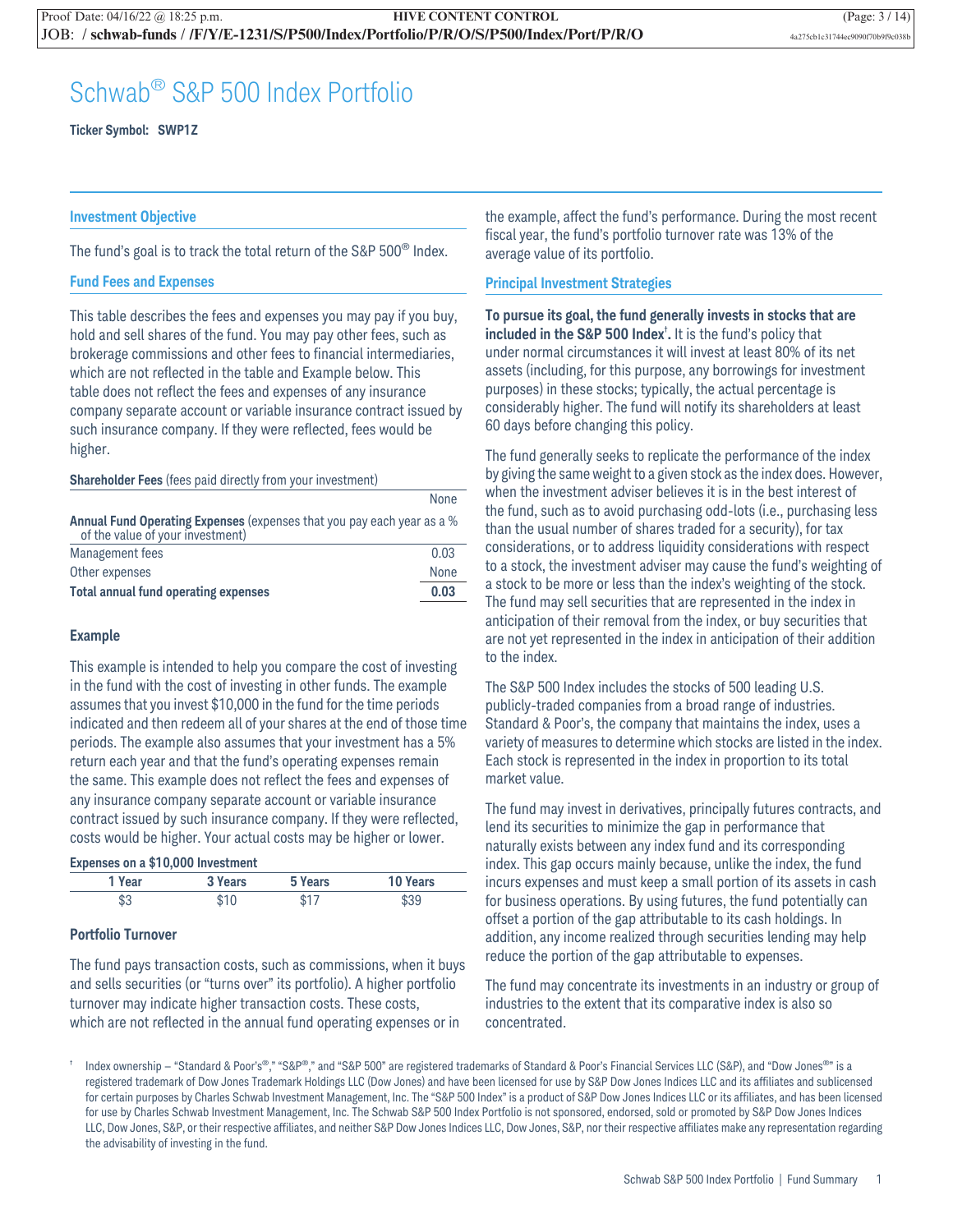#### **Principal Risks**

The fund is subject to risks, any of which could cause an investor to lose money. The fund's principal risks include:

**Market Risk.** Financial markets rise and fall in response to a variety of factors, sometimes rapidly and unpredictably. Markets may be impacted by economic, political, regulatory and other conditions, including economic sanctions and other government actions. In addition, the occurrence of global events, such as war, terrorism, environmental disasters, natural disasters and epidemics, may also negatively affect the financial markets. As with any investment whose performance is tied to these markets, the value of an investment in the fund will fluctuate, which means that an investor could lose money over short or long periods.

**Equity Risk.** The prices of equity securities rise and fall daily. These price movements may result from factors affecting individual companies, industries or the securities market as a whole. In addition, equity markets tend to move in cycles, which may cause stock prices to fall over short or extended periods of time.

**Investment Style Risk.** The fund primarily follows the large-cap portion of the U.S. stock market, as measured by the index. It follows these stocks during upturns as well as downturns. Because of its indexing strategy, the fund does not take steps to reduce market exposure or to lessen the effects of a declining market. In addition, because of the fund's expenses, the fund's performance may be below that of the index. Market disruptions could cause delays in the index's rebalancing schedule which may result in the index and, in turn, the fund experiencing returns different than those that would have been achieved under a normal rebalancing schedule.

A significant percentage of the index may be composed of securities in a single industry or sector of the economy. If the fund is focused in an industry or sector, it may present more risks than if it were broadly diversified over numerous industries and sectors of the economy.

**Tracking Error Risk.** As an index fund, the fund seeks to track the performance of its benchmark index, although it may not be successful in doing so. The divergence between the performance of a fund and its benchmark index, positive or negative, is called "tracking error." Tracking error can be caused by many factors and it may be significant.

**Market Capitalization Risk.** Securities issued by companies of different market capitalizations tend to go in and out of favor based on market and economic conditions. During a period when securities of a particular market capitalization fall behind other types of investments, the fund's performance could be impacted.

**Large-Cap Company Risk.** Large-cap companies are generally more mature and the securities issued by these companies may not be able to reach the same levels of growth as the securities issued by small- or mid-cap companies.

**Concentration Risk.** To the extent that the fund's or the index's portfolio is concentrated in the securities of issuers in a particular market, industry, group of industries, sector or asset class, the fund

may be adversely affected by the performance of those securities, may be subject to increased price volatility and may be more vulnerable to adverse economic, market, political or regulatory occurrences affecting that market, industry, group of industries, sector or asset class.

**Derivatives Risk.** The fund's use of derivative instruments involves risks different from, or possibly greater than, the risks associated with investing directly in securities and other traditional investments. The fund's use of derivatives could reduce the fund's performance, increase its volatility, and could cause the fund to lose more than the initial amount invested. In addition, investments in derivatives may involve leverage, which means a small percentage of assets invested in derivatives can have a disproportionately large impact on the fund.

**Liquidity Risk.** The fund may be unable to sell certain securities, such as illiquid securities, readily at a favorable time or price, or the fund may have to sell them at a loss.

**Securities Lending Risk.** Securities lending involves the risk of loss of rights in, or delay in recovery of, the loaned securities if the borrower fails to return the security loaned or becomes insolvent.

For more information on the risks of investing in the fund, please see the "Fund Details" section in the prospectus.

#### **Performance**

The bar chart below shows how the fund's investment results have varied from year to year, and the following table shows how the fund's average annual total returns for various periods compared to that of the index. This information provides some indication of the risks of investing in the fund. All figures assume distributions were reinvested. The figures do not reflect the fees and expenses of any insurance company separate account or variable insurance contract issued by such insurance company. Such expenses, if included, would lower the figures shown. Keep in mind that future performance may differ from past performance. For current performance information, please see

#### **www.schwabassetmanagement.com/schwabfunds\_prospectus**.

#### **Annual Total Returns** (%) as of 12/31



**2012 2013 2012 2013 2014 2015 2016 2017 2018 2019 2020 2021**

**Best Quarter:** 20.54% Q2 2020 **Worst Quarter:** (19.67%) Q1 2020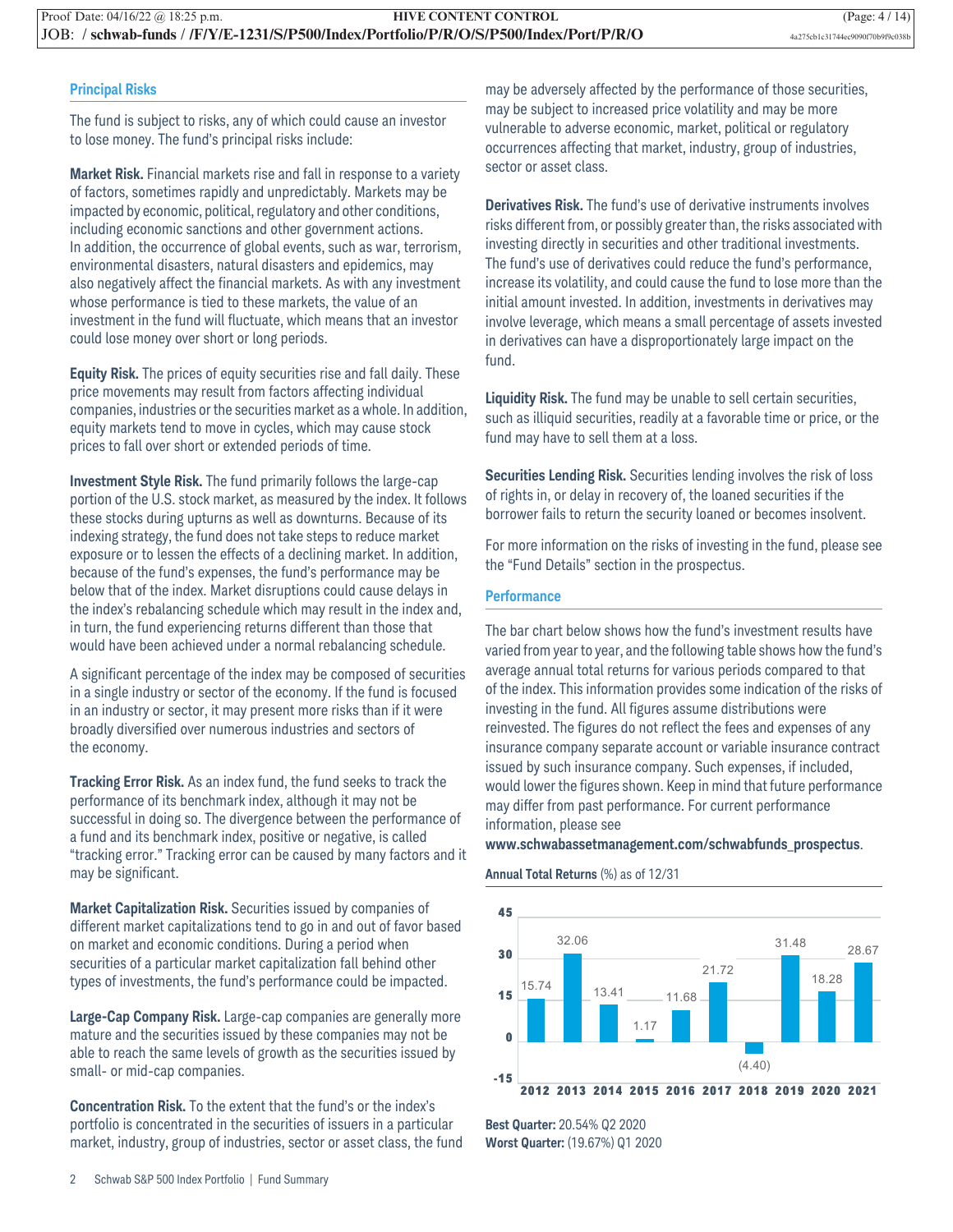|  |  |  |  |  |  | <b>Average Annual Total Returns as of 12/31/21</b> |
|--|--|--|--|--|--|----------------------------------------------------|
|--|--|--|--|--|--|----------------------------------------------------|

|                                                                           | 1 Year | 5 Years | <b>10 Years</b> |
|---------------------------------------------------------------------------|--------|---------|-----------------|
| S&P 500 Index Portfolio                                                   | 28.67% | 18.42%  | 16.39%          |
| <b>Comparative Index</b> (reflects no<br>deduction for expenses or taxes) |        |         |                 |
| S&P 500 Index                                                             | 28.71% | 18.47%  | 16.55%          |

#### **Investment Adviser**

Charles Schwab Investment Management, Inc., dba Schwab Asset Management™

#### **Portfolio Managers**

**Christopher Bliss, CFA,** Managing Director and Head of Passive Equity Strategies, is responsible for the day-to-day co-management of the fund. He has managed the fund since 2017.

**Ferian Juwono, CFA,** Senior Portfolio Manager, is responsible for the day-to-day co-management of the fund. He has managed the fund since 2013.

**Sabya Sinha,** Portfolio Manager, is responsible for the day-to-day co-management of the fund. He has managed the fund since 2017.

**Jeremy Brown,** Portfolio Manager, is responsible for the day-to-day co-management of the fund. He has managed the fund since 2019.

#### **Purchase and Sale of Fund Shares**

Shares of the fund are sold on a continuous no load basis and are currently available exclusively for variable annuity and variable life insurance separate accounts, and in the future may be offered to tax-qualified retirement plans (tax qualified plans). Variable life insurance and variable annuity contract (variable contract(s)) investors should review the variable contract prospectus prepared by their insurance company for information on how to allocate premiums to the fund and to transfer to, and redeem amounts from, the fund.

The fund is open for business each day that the New York Stock Exchange (NYSE) is open. If the NYSE is closed due to weather or other extenuating circumstances on a day it would typically be open for business, or the NYSE has an unscheduled early closing on a day it has opened for business, the fund reserves the right to treat such day as a business day and accept purchase and redemption orders and calculate its share price as of the normally scheduled close of regular trading on the NYSE for that day.

#### **Tax Information**

The fund will distribute substantially all of its net investment income and capital gains, if any, to the participating insurance companies' separate accounts each year in June. Distributions are normally reinvested pursuant to elections by the separate accounts. Since the fund's shareholders are insurance company separate accounts, the tax treatment of dividends and distributions will depend on the tax status of the insurance company. Accordingly, no discussion is included about the personal income tax consequences to variable contract holders. For this information, such persons should consult the appropriate variable contract prospectus.

#### **Payments to Financial Intermediaries**

The fund is currently available solely as an underlying investment for variable contracts issued by insurance companies. The investment adviser and its related companies may make payments to insurance companies (or their affiliates), and to broker-dealers and other financial intermediaries, for distribution and/or other services. These payments may be a factor that the insurance company considers in including the fund as an underlying investment option for its variable contracts. Payments to broker-dealers and other financial intermediaries may create a conflict of interest by influencing the broker-dealer or other financial intermediary to recommend a variable contract and the fund over another investment. Ask your financial adviser or visit the website of the insurance company or the financial intermediary for more information. The disclosure document for your variable contract may contain additional information about these payments.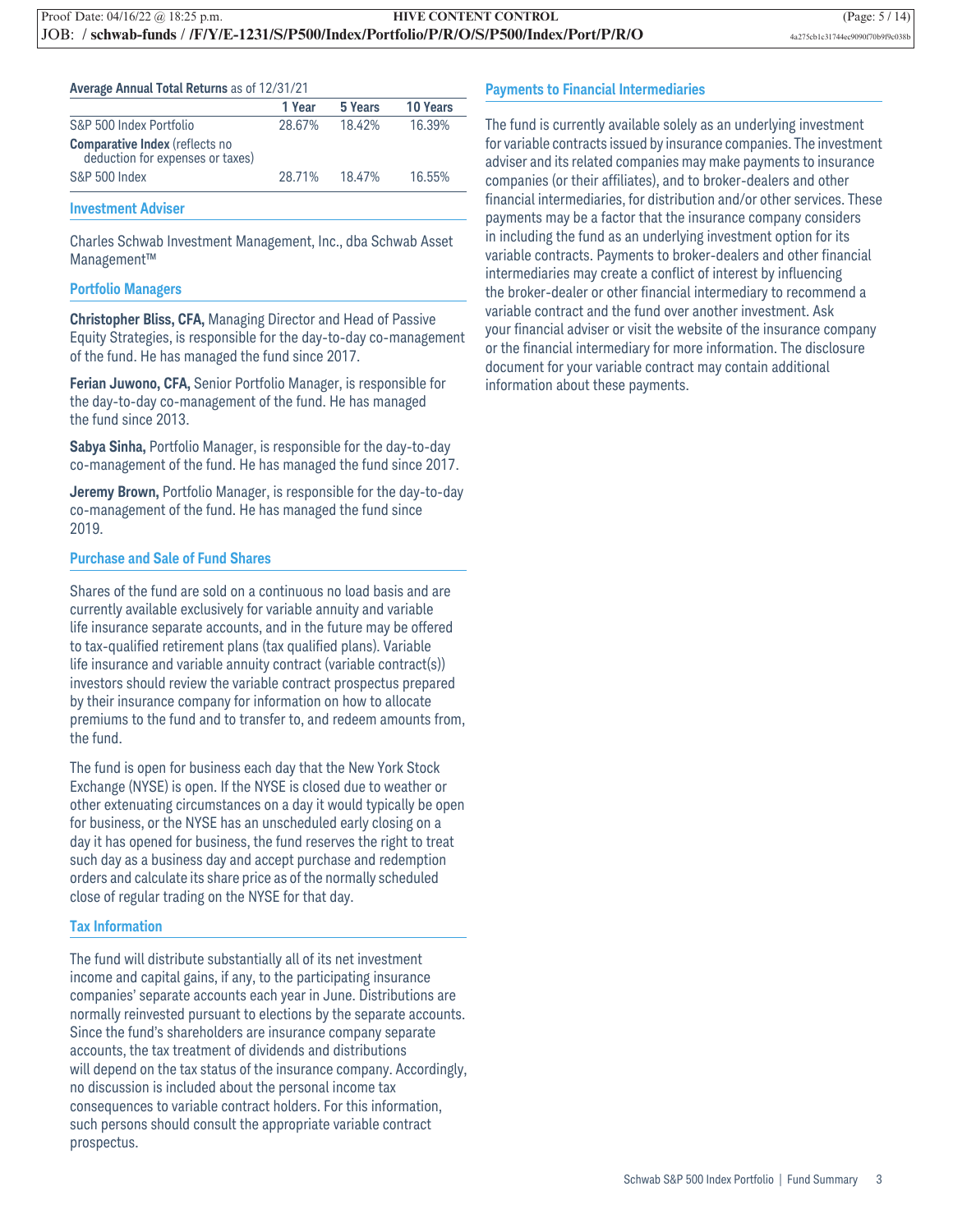## Fund Details

There can be no assurance that the fund will achieve its investment objective. Except as explicitly described otherwise, the investment strategies and policies of the fund may be changed without shareholder approval.

The principal investment strategies and the main risks associated with investing in the fund are summarized in the fund summary at the front of this prospectus. This section takes a more detailed look at some of the types of securities, the associated risks, and the various investment strategies that may be used in the day-to-day portfolio management of the fund, as described below. In addition to the particular types of securities and strategies that are described in this prospectus, the fund may use strategies that are not described herein in support of its overall investment goal. These additional strategies and the risks associated with them are described in the "Investment Strategies" and "Investments, Securities and Risks" sections in the Statement of Additional Information (SAI).

### Investment Objectives and More About Principal Risks

#### **Investment Objective**

The fund's goal is to track the total return of the S&P  $500^{\circ}$  Index.

#### **Index**

**The S&P 500 Index includes the stocks of 500 leading U.S. publicly traded companies from a broad range of industries.** Standard & Poor's, the company that maintains the index, uses a variety of measures to determine which stocks are listed in the index. Each stock is represented in the index in proportion to its total market value.

Although the 500 companies in the index constitute only about 12% of all the publicly traded companies in the United States, they represent approximately 81% of the total value of the U.S. stock market, as of December 31, 2021.

Companies included in the index are generally considered large-cap stocks. Their performance is widely followed, and the index itself is popularly seen as a measure of overall U.S. stock market performance.

Because the index weights a stock according to its market capitalization (total market value of all shares outstanding), larger stocks have more influence on the performance of the index than do the index's smaller stocks.

#### **More Information About Principal Investment Risks**

The fund is subject to risks, any of which could cause an investor to lose money.

Investors should be aware that the investments made by the fund and the results achieved by the fund at any given time are not expected to be the same as those made by other mutual funds for which Charles Schwab Investment Management, Inc. serves as investment adviser, including mutual funds with names, investment objectives and policies similar to the fund.

**Market Risk.** Financial markets rise and fall in response to a variety of factors, sometimes rapidly and unpredictably. Markets may be impacted by economic, political, regulatory and other conditions, including economic sanctions and other government actions. In addition, the occurrence of global events, such as war, terrorism, environmental disasters, natural disasters and epidemics, may also negatively affect the financial markets. These events could reduce consumer demand or economic output; result in market closures, low or negative interest rates, travel restrictions or quarantines; and significantly adversely impact the economy. Governmental and quasi-governmental authorities and regulators throughout the world have in the past often responded to serious economic disruptions with a variety of significant fiscal and monetary policy changes which could have an unexpected impact on financial markets and the fund's investments. As with any investment whose performance is tied to these markets, the value of an investment in the fund will fluctuate, which means that an investor could lose money over short or long periods.

**Equity Risk.** The prices of equity securities rise and fall daily. These price movements may result from factors affecting individual companies, industries or the securities market as a whole. Individual companies may report poor results or be negatively affected by industry and/or economic trends and developments. The prices of securities issued by such companies may suffer a decline in response. Governmental action, including the imposition of trade embargoes or tariffs, may also impact individual companies or markets as a whole. In addition, the equity market tends to move in cycles, which may cause stock prices to fall over short or extended periods of time.

**Tracking Error Risk.** As an index fund, the fund seeks to track the performance of its comparative index, although it may not be successful in doing so. The divergence between the performance of the fund and its index, positive or negative, is called "tracking error." Tracking error can be caused by many factors and it may be significant. For example, the fund may not invest in certain securities in its index, match the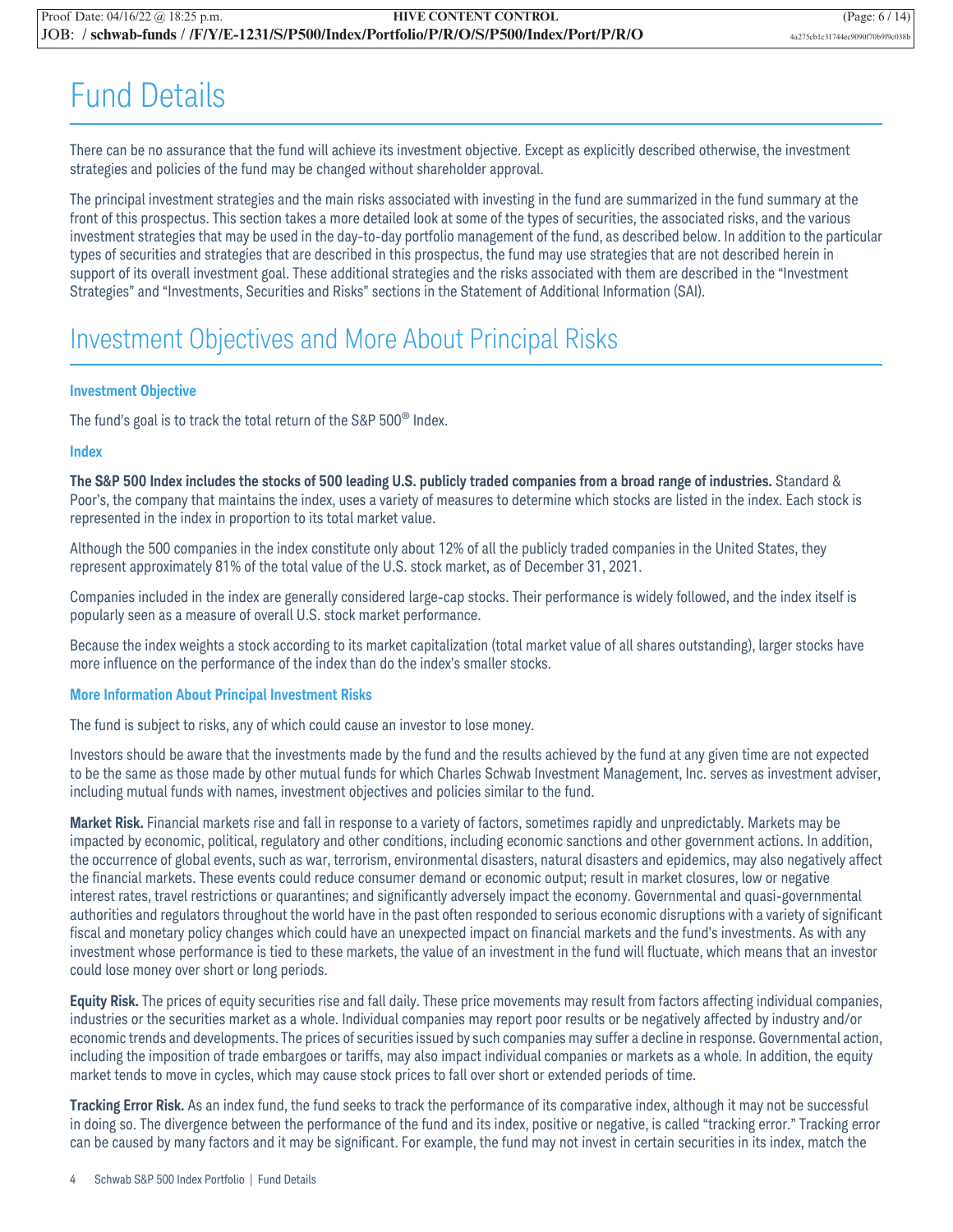securities' weighting to the index, or the fund may invest in securities not in the index, due to regulatory, operational, custodial or liquidity constraints; corporate transactions; asset valuations; transaction costs and timing; tax considerations; and index rebalancing, which may result in tracking error. The fund may attempt to offset the effects of not being invested in certain index securities by making substitute investments, but these efforts may not be successful. In addition, cash flows into and out of the fund, operating expenses and trading costs all affect the ability of the fund to match the performance of its index, because the index does not have to manage cash flows and does not incur any costs.

**Market Capitalization Risk.** Securities issued by companies of different market capitalizations tend to go in and out of favor based on market and economic conditions. In addition, there may be less trading volume in securities issued by mid- and small-cap companies than those issued by larger companies and, as a result, trading volatility may have a greater impact on the value of securities of mid- and small-cap companies. Securities issued by large-cap companies, on the other hand, may not be able to attain the high growth rates of some midand small-cap companies. During a period when securities of a particular market capitalization fall behind other types of investments, the fund's performance could be impacted.

**Large-Cap Company Risk.** Large-cap companies are generally more mature than smaller companies. They also may have fewer new market opportunities for their products or services, may focus resources on maintaining their market share, and may be unable to respond quickly to new competitive challenges. As a result, the securities issued by these companies may not be able to reach the same levels of growth as the securities issued by small- or mid-cap companies.

**Derivatives Risk.** The fund may use derivatives to enhance returns or hedge against market declines. Examples of derivatives are futures and options on futures. An option is the right, but not the obligation, to buy or sell an instrument at a specific price on or before a specific date. A future is an agreement to buy or sell a financial instrument at a specific price on a specific day. The use of derivatives, that are subject to regulation by the Commodity Futures Trading Commission (CFTC), could cause the fund to become a commodity pool, which would require the fund to comply with certain CFTC rules.

The fund's use of derivative instruments involves risks different from, or possibly greater than, the risks associated with investing directly in securities and other traditional investments. Certain of these risks, such as liquidity risk and market risk, are discussed elsewhere in this prospectus. The fund's use of derivatives is also subject to counterparty risk, lack of availability risk, leverage risk, valuation risk, correlation risk and tax risk. Counterparty risk is the risk that the counterparty to a derivatives transaction may not fulfill its obligations either because the financial condition of the counterparty declines, or because the counterparty is otherwise unable or unwilling to perform under the contract. Lack of availability risk is the risk that suitable derivative transactions may not be available in all circumstances for risk management or other purposes. Leverage risk is the risk that a small percentage of assets invested in derivatives can have a disproportionately large impact on the fund. Valuation risk is the risk that a particular derivative may be valued incorrectly. Correlation risk is the risk that changes in the value of the derivative may not correlate perfectly with the underlying asset, rate or index. Tax risk is the risk that the use of derivatives may cause the fund to realize higher amounts of short-term capital gains. The fund's use of derivatives could reduce the fund's performance, increase its volatility, and could cause the fund to lose more than the initial amount invested.

**Liquidity Risk.** Liquidity risk exists when particular investments may be difficult to purchase, sell or value, especially during stressed market conditions. The market for certain investments may become illiquid due to specific adverse changes in the conditions of a particular issuer or under adverse market or economic conditions independent of the issuer. In such cases, the fund, due to limitations on investments in illiquid securities and the difficulty in readily purchasing and selling such securities at favorable times or prices, may decline in value, experience lower returns and/or be unable to achieve its desired level of exposure to a certain issuer or sector. Further, transactions in illiquid securities may entail transaction costs that are higher than those for transactions in liquid securities. Liquidity risk also includes the risk that market conditions or large shareholder redemptions, which may occur rapidly or unexpectedly, may impact the ability of the fund to meet redemption requests within the required time period. In order to meet such redemption requests, the fund may be forced to sell securities at inopportune times or prices.

**Securities Lending Risk.** The fund may lend its portfolio securities to brokers, dealers, and other financial institutions provided a number of conditions are satisfied, including that the loan is fully collateralized. When the fund lends portfolio securities, its investment performance will continue to reflect changes in the value of the securities loaned, and the fund will also receive a fee or interest on the collateral. Securities lending involves the risk of loss of rights in, or delay in recovery of, the loaned securities if the borrower fails to return the security loaned or becomes insolvent. The fund will also bear the risk of any decline in the value of securities acquired with cash collateral. The fund may pay lending fees to a party arranging the loan.

**Operational Risk.** The fund is exposed to operational risk arising from a number of factors, including, but not limited to, human error, processing and communication errors, errors of the fund's service providers, counterparties or other third parties, failed or inadequate processes and technology or system failures. The fund seeks to reduce these operational risks through controls and procedures believed to be reasonably designed to address these risks. However, these controls and procedures cannot address every possible risk and may not fully mitigate the risks that they are intended to address.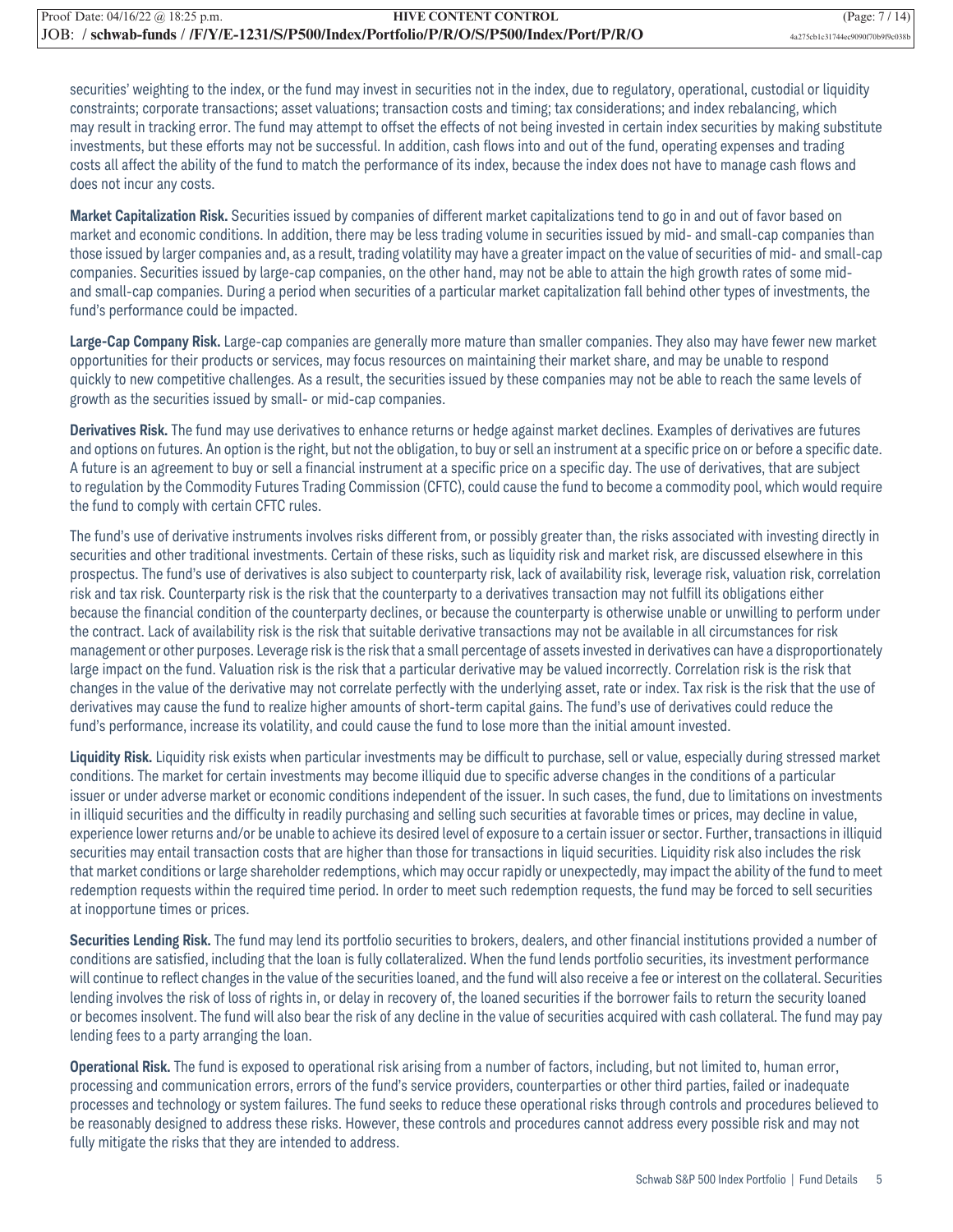### Portfolio Holdings

A description of the fund's policies and procedures with respect to the disclosure of the fund's portfolio securities is available in the fund's SAI. The fund's portfolio holdings information is available on the Schwab Funds website at **www.schwabassetmanagement.com/ schwabfunds\_prospectus**, under "Prospectus & Reports", typically 60-80 days after the end of the fund's fiscal quarter.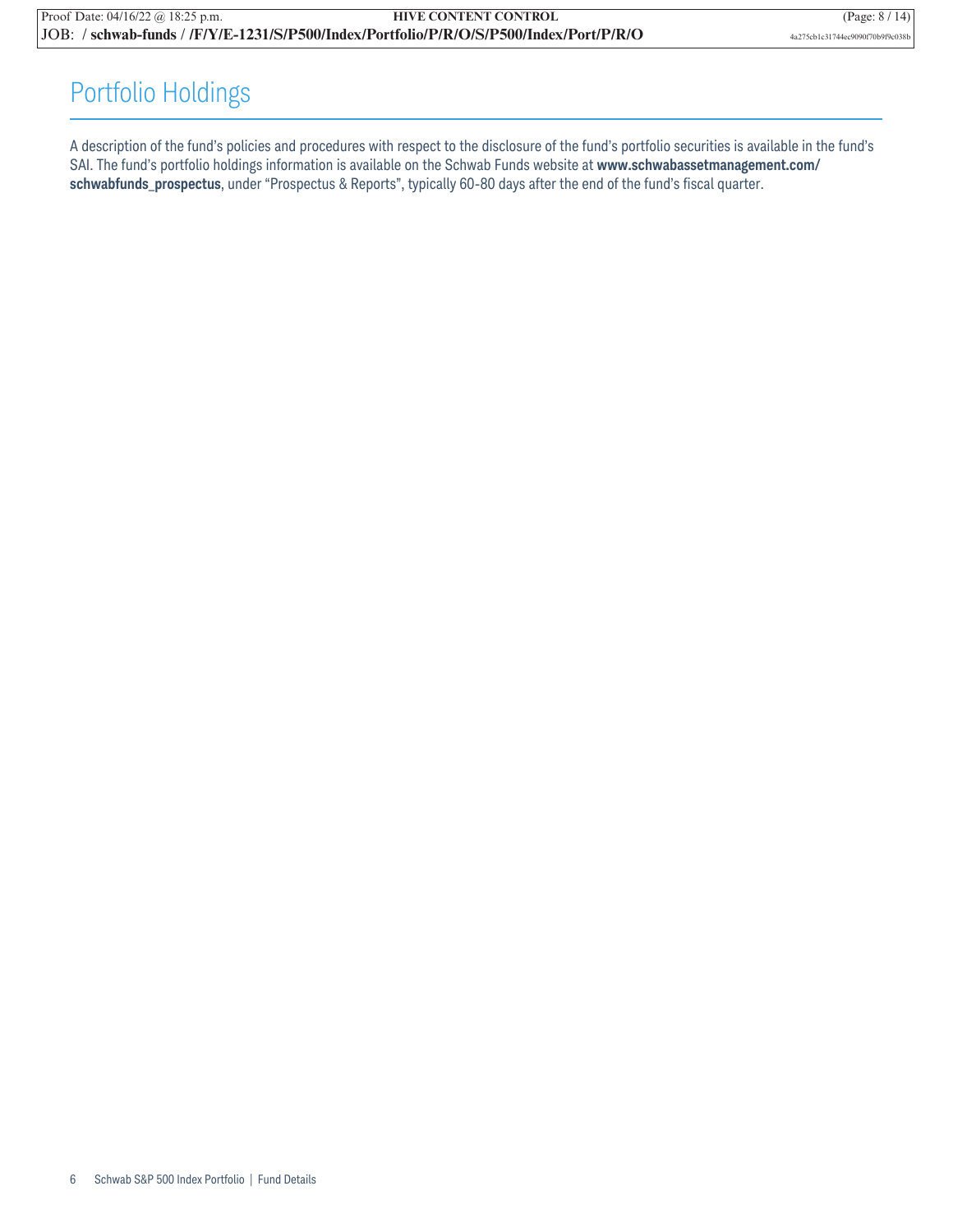## Financial Highlights

This section provides further details about the fund's financial history for the past five years. Certain information reflects financial results for a single fund share. "Total return" shows the percentage that an investor in the fund would have earned or lost during a given period, assuming all distributions were reinvested. The figures do not reflect the fees and expenses of any insurance company separate account or variable insurance contract issued by such insurance company. Such expenses, if included, would lower the figures shown. This information for fiscal years ended December 31, 2017 through December 31, 2019 has been audited by the fund's prior independent registered public accounting firm. The information for the fiscal years ended December 31, 2020 and December 31, 2021 has been audited by Deloitte & Touche LLP (Deloitte). Deloitte's full report is included in the fund's annual report (see back cover).

#### **Schwab S&P 500 Index Portfolio**

|                                             | $1/1/21 -$ | $1/1/20 -$ | $1/1/19-$ | $1/1/18-$          | $1/1/17-$      |
|---------------------------------------------|------------|------------|-----------|--------------------|----------------|
|                                             | 12/31/21   | 12/31/20   | 12/31/19  | 12/31/18           | 12/31/17       |
| <b>Per-Share Data</b>                       |            |            |           |                    |                |
| Net asset value at beginning of period      | \$55.41    | \$47.48    | \$37.10   | \$39.51            | \$33.01        |
| Income (loss) from investment operations:   |            |            |           |                    |                |
| Net investment income (loss) <sup>(1)</sup> | 0.85       | 0.96       | 0.91      | 0.82               | 0.71           |
| Net realized and unrealized gains (losses)  | 14.94      | 7.58       | 10.64     | (2.51)             | 6.39           |
| Total from investment operations            | 15.79      | 8.54       | 11.55     | (1.69)             | 7.10           |
| Less distributions:                         |            |            |           |                    |                |
| Distributions from net investment income    | (0.79)     | (0.53)     | (0.78)    | (0.68)             | (0.59)         |
| Distributions from net realized gains       |            | (0.08)     | (0.39)    | (0.04)             | (0.01)         |
| <b>Total distributions</b>                  | (0.79)     | (0.61)     | (1.17)    | (0.72)             | (0.60)         |
| Net asset value at end of period            | \$70.41    | \$55.41    | \$47.48   | \$37.10            | \$39.51        |
| <b>Total return</b>                         | 28.67%     | 18.28%     | 31.48%    | $(4.40\%)$         | 21.72%         |
| <b>Ratios/Supplemental Data</b>             |            |            |           |                    |                |
| Ratios to average net assets:               |            |            |           |                    |                |
| <b>Total expenses</b>                       | 0.03%      | 0.03%      | 0.03%     | 0.03%              | $0.06\%^{(2)}$ |
| Net operating expenses                      | N/A        | N/A        | N/A       | N/A <sup>(3)</sup> | $0.06\%^{(2)}$ |
| Net investment income (loss)                | 1.35%      | 2.03%      | 2.13%     | 2.03%              | 1.97%          |
| Portfolio turnover rate                     | 13%        | 14%        | 6%        | 5%                 | 3%             |
| Net assets, end of period (x 1,000,000)     | \$1,468    | \$<br>947  | \$<br>588 | \$<br>340          | \$<br>346      |

(1) Calculated based on the average shares outstanding during the period.

(2) Effective March 1, 2017, the annual operating expense ratio was reduced. The ratio presented for period ended 12/31/17 is a blended ratio.

 $(3)$  Effective March 1, 2017, the fund instituted a new fee structure and the contractual expense limitation was terminated.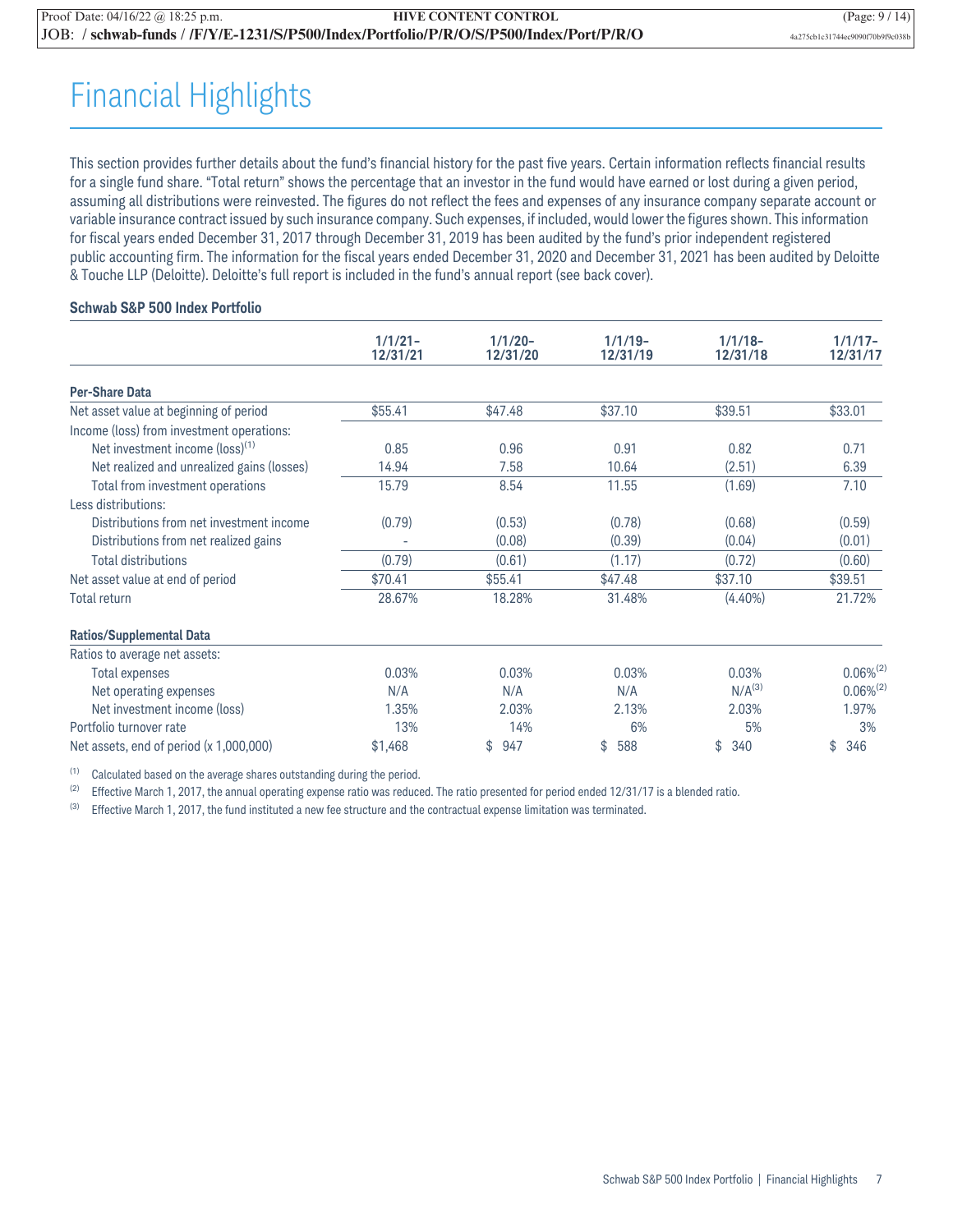## Fund Management

The investment adviser for the fund is Charles Schwab Investment Management, Inc., dba Schwab Asset Management, 211 Main Street, San Francisco, CA 94105. The investment adviser was founded in 1989 and as of March 31, 2022, managed approximately \$658.6 billion in assets.

The investment adviser oversees the asset management and administration of the fund. As compensation for these services, the investment adviser receives a management fee from the fund. For the 12 months ended December 31, 2021, this fee was 0.03% for the fund. This figure, which is expressed as a percentage of the fund's average daily net assets, represents the actual amounts paid.

Pursuant to an Amended and Restated Investment Advisory and Administration Agreement between the investment adviser and the fund, the investment adviser pays the operating expenses of the fund, excluding acquired fund fees and expenses, taxes, any brokerage expenses, and extraordinary or non-routine expenses. For its advisory and administrative services to the fund, payable monthly, the investment adviser receives a management fee of 0.03%, which is expressed as a percentage of the fund's average daily net assets.

A discussion regarding the basis for the Board of Trustees' approval of the fund's investment advisory agreement is available in the fund's 2021 semiannual report, which covers the period from January 1, 2021 through June 30, 2021.

**Christopher Bliss, CFA,** Managing Director and Head of Passive Equity Strategies, is responsible for overseeing the investment process, portfolio management and implementation, and development of investment strategies for Schwab's passive equity mutual funds and ETFs. Before joining Schwab Asset Management in 2016, Mr. Bliss spent 12 years at BlackRock (formerly Barclays Global Investors) managing and leading institutional index teams, most recently as a managing director and the head of the Americas institutional index team. Prior to BlackRock, he worked as an equity analyst and portfolio manager for Harris Bretall and before that, as a research analyst for JP Morgan.

**Ferian Juwono, CFA,** Senior Portfolio Manager, is responsible for the day-to-day co-management of the fund. Prior to joining Schwab Asset Management in 2010, Mr. Juwono worked at BlackRock (formerly Barclays Global Investors), where he spent more than three years as a portfolio manager, managing equity index funds for institutional clients, and two years as a senior business analyst. Prior to that, Mr. Juwono worked for more than four years as a senior financial analyst with Union Bank of California.

**Sabya Sinha,** Portfolio Manager, is responsible for the day-to-day co-management of the fund. Prior to joining Schwab Asset Management in 2015, Mr. Sinha spent a year at F-Squared Investments on the product development and analytics team. Prior to F-Squared, he worked at IndexIQ Advisors as a senior index portfolio manager for three years and for Bank of America's Columbia Management subsidiary as a portfolio manager for three years.

**Jeremy Brown,** Portfolio Manager, is responsible for the day-to-day co-management of the fund. Prior to joining Schwab Asset Management in 2017, Mr. Brown spent six years with ALPS Advisors, Inc. in Denver, most recently as a senior analyst on the ETF portfolio management and research team where he performed portfolio management, trading and analytics/research functions for ALPS ETFs and passive funds. Additionally, Mr. Brown led a number of investment research, commentary, industry trend analysis, and sales and marketing support initiatives.

Additional information about the portfolio managers' compensation, other accounts managed by the portfolio managers and the portfolio managers' ownership of securities in the fund is available in the SAI.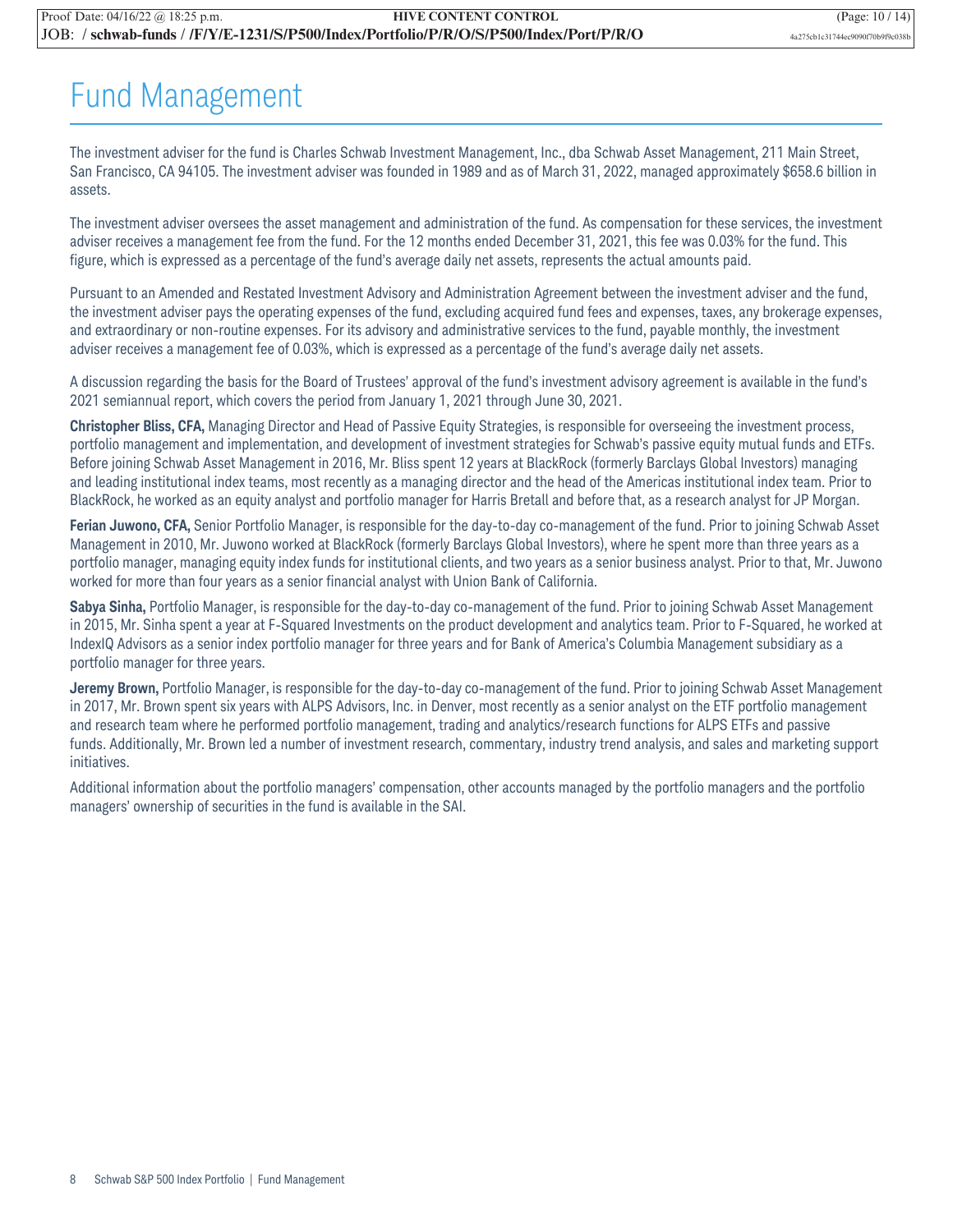## Investing in the Fund

#### **Investing Through a Financial Intermediary**

Shares of the fund are sold on a continuous no load basis and are currently available exclusively for variable annuity and variable life insurance separate accounts, and in the future may be offered to tax-qualified retirement plans (tax qualified plans). Variable life and variable annuity contract (variable contract(s)) investors also should review the variable contract prospectus prepared by their insurance company.

Although shares of the fund are not available for purchase directly by the general public, you may nevertheless allocate account value under your variable contract to and from the fund in accordance with the terms of your variable contract. Please refer to the appropriate variable contract prospectus for further information on how to make an allocation and how to purchase or surrender your variable contract.

Shares of the fund are expected to be offered to participating insurance companies and their separate accounts to fund benefits under variable contracts as well as to tax qualified plans. The relationships of tax qualified plans and plan participants to the fund would be subject, in part, to the provisions of the individual tax qualified plans and applicable law. Accordingly, such relationships could be different from those described in this prospectus for separate accounts and variable contract owners in such areas, for example, as tax matters and voting privileges.

The fund does not foresee any disadvantage to variable contract owners or plan participants arising out of these arrangements. Nevertheless, differences in treatment under tax and other laws, as well as other considerations, could cause the interests of various purchasers of variable contracts (and the interests of any plan participants) to conflict. For example, violation of the federal tax laws by one separate account investing in the fund could cause the variable contracts funded through another separate account to lose their tax-deferred status, unless remedial action were taken. The fund, the participating insurance companies, and any tax qualified plans investing in the fund may be subject to conditions imposed by the SEC that are designed to prevent or remedy any such conflicts. These conditions would require the fund's Board of Trustees to monitor events in order to identify the existence of any material irreconcilable conflict that may possibly arise and to determine what action, if any, should be taken in response to any such conflict. If a material irreconcilable conflict arises involving separate accounts or tax qualified plans, a separate account or tax qualified plan may be required to withdraw its participation in the fund.

The investment adviser or its affiliates make cash payments out of their own resources, or provide products and services at a discount, to certain brokerage firms, banks, retirement plan service providers, insurance companies and other financial intermediaries that perform shareholder, recordkeeping, subaccounting and other administrative services in connection with investments in fund shares. These payments or discounts are separate from, and may be in addition to, any shareholder service fees or other administrative fees the fund may pay to those intermediaries. The investment adviser or its affiliates also make cash payments out of their own resources, or provide products and services at a discount, to certain financial intermediaries that perform distribution, marketing, promotional or other distribution-related services. The payments or discounts described by this paragraph may be substantial; however, distribution-related services provided by such intermediaries are paid by the investment adviser or its affiliates, not by the fund or its shareholders.

### Share Price

The fund is open for business each day that the New York Stock Exchange (NYSE) is open.The fund calculates its share price each business day as of the close of the NYSE (generally 4 p.m. Eastern time). If the NYSE is closed due to weather or other extenuating circumstances on a day it would typically be open for business, or the NYSE has an unscheduled early closing on a day it has opened for business, the fund reserves the right to treat such day as a business day and accept purchase and redemption orders and calculate their share price as of the normally scheduled close of regular trading on the NYSE for that day. The fund's share price is its net asset value per share, or NAV, which is the fund's net assets divided by the number of its shares outstanding. Purchase and redemption orders from separate accounts investing in the fund that are received and accepted by a participating insurance company, as the fund's designee, will be executed at the fund's next calculated NAV. The fund typically expects to pay sales proceeds to a participating insurance company within two business days following receipt of a shareholder redemption order. However, the fund may take up to seven days to pay sales proceeds to a participating insurance company.

All orders to purchase shares of the fund are subject to acceptance by the fund and are not binding until confirmed or accepted in writing.

In valuing its securities, the fund uses market quotes or official closing prices if they are readily available. In cases where quotes are not readily available or the adviser deems them unreliable, the fund may value securities based on fair values developed using methods approved by the fund's Board of Trustees.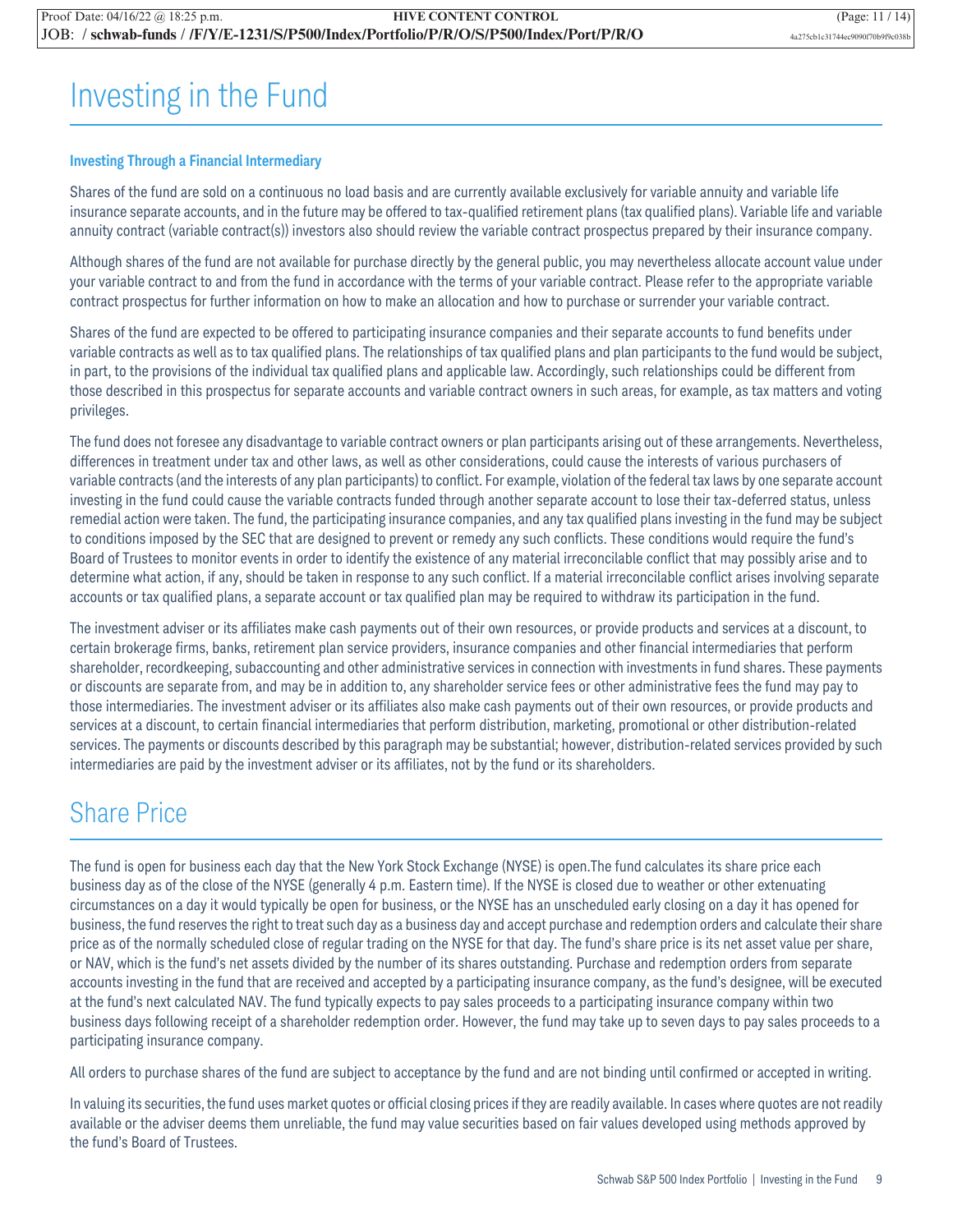### Additional Policies Affecting Your Investment

#### **The Fund Reserves Certain Rights, Including the Following:**

- To suspend the right to sell shares back to the fund, and delay sending proceeds, during times when trading on the NYSE is restricted or halted, or otherwise as permitted by the SEC.
- To withdraw or suspend any part of the offering made by this prospectus.

#### **Policy Regarding Short-Term or Excessive Trading and Trade Activity Monitoring**

The fund is intended for long-term investment and not for short-term or excessive trading (collectively, market timing). Market timing may adversely impact the fund's performance by disrupting the efficient management of the fund and increasing the fund's transaction costs, causing the fund to maintain higher cash balances, and diluting the value of the fund's shares.

To discourage market timing, the fund's Board of Trustees has adopted policies and procedures that are reasonably designed to reduce the risk of market timing by fund shareholders. The fund seeks to deter market timing through several methods. These methods may include fair value pricing and trade activity monitoring. Fair value pricing is discussed more thoroughly in the subsequent pages of this prospectus and is considered an element of the fund's policy regarding short term or excessive trading. Trade activity monitoring is risk based and seeks to identify patterns of activity in amounts that might be detrimental to the fund.

The fund or its service providers maintain risk-based surveillance procedures designed to detect market timing in fund shares in amounts that might be detrimental to the fund. Under these procedures, the fund has requested that service providers to the fund monitor transactional activity in amounts and frequency determined by the fund to be significant to the fund and in a pattern of activity that potentially could be detrimental to the fund. Generally, excessive trading activity in the fund is measured by the number of roundtrip transactions in a shareholder's account. A roundtrip transaction occurs when a shareholder completes a purchase of shares and then sells the same fund's shares (including exchanges). If an investor engages in multiple roundtrips in the fund within a 60-day period or the fund, in its sole discretion based on these or other factors, determines that a shareholder has engaged in market timing, it may refuse to process future purchases or exchanges into the fund by that shareholder for a period of 90 days. Subsequent violations within a 12 month period will be evaluated to determine whether a permanent block is appropriate. These procedures may be modified from time to time as appropriate to improve the detection of market timing and to comply with applicable laws. However, because the fund is sold only through variable contracts offered through separate accounts, the detection and deterrence of market timing activities in some instances may be more efficient at the separate account level than at the fund level.

The fund may also defer to an insurance company's (or its agent's) frequent trading policies with respect to those fund investors who invest in the fund through such insurance company. The fund will defer to an insurance company's policies only after the fund determines that the insurance company's frequent trading policies are reasonably designed to reduce the risk of market timing. Transactions by fund investors investing through such insurance company will be subject to the restrictions of the insurance company's frequent trading policies, which may differ from those of the fund. Fund investors should consult with their insurance company to determine the frequent trading restrictions that apply to their fund transactions.

The fund typically receives purchase, redemption and exchange orders from variable contracts through omnibus accounts. Omnibus accounts are accounts that aggregate customer transaction orders. Under these circumstances, it may be difficult or impossible for the fund to identify individual underlying account holder activity. It may not be clear when a person purchases a contract or policy that he or she is a market timer or might engage in excessive trading activity. In addition, certain contracts and policies by their terms may permit a minimum number of transfers per year. Moreover, inappropriate transfers may involve both the fund and a fund managed by a totally separate trust, with the result that the fund may not be best positioned to identify inappropriate transfers. The fund anticipates that it will work actively with the issuers of contracts and policies to monitor and regulate trading activity. In the event that the fund detects what it believes may constitute inappropriate trading, the fund typically would notify the insurance company issuing the variable contract that is engaging in this trading. At that point, the fund may require the insurance company to provide certain fund investor transaction information and require the insurance company to restrict the fund investor from future purchases or exchanges in the fund.

Although these methods are designed to discourage market timing, there can be no guarantee that the fund will be able to identify and restrict investors that engage in such activities. In addition, some of these methods are inherently subjective and involve judgment in their application. The fund and its service providers seek to make these judgments and applications uniformly and in a manner that they believe is consistent with interests of the fund's long-term shareholders. The fund may amend these policies and procedures in response to changing regulatory requirements or to enhance the effectiveness of the program.

The fund reserves the right to restrict, reject or cancel within a reasonable time, without prior notice, any purchase order for any reason.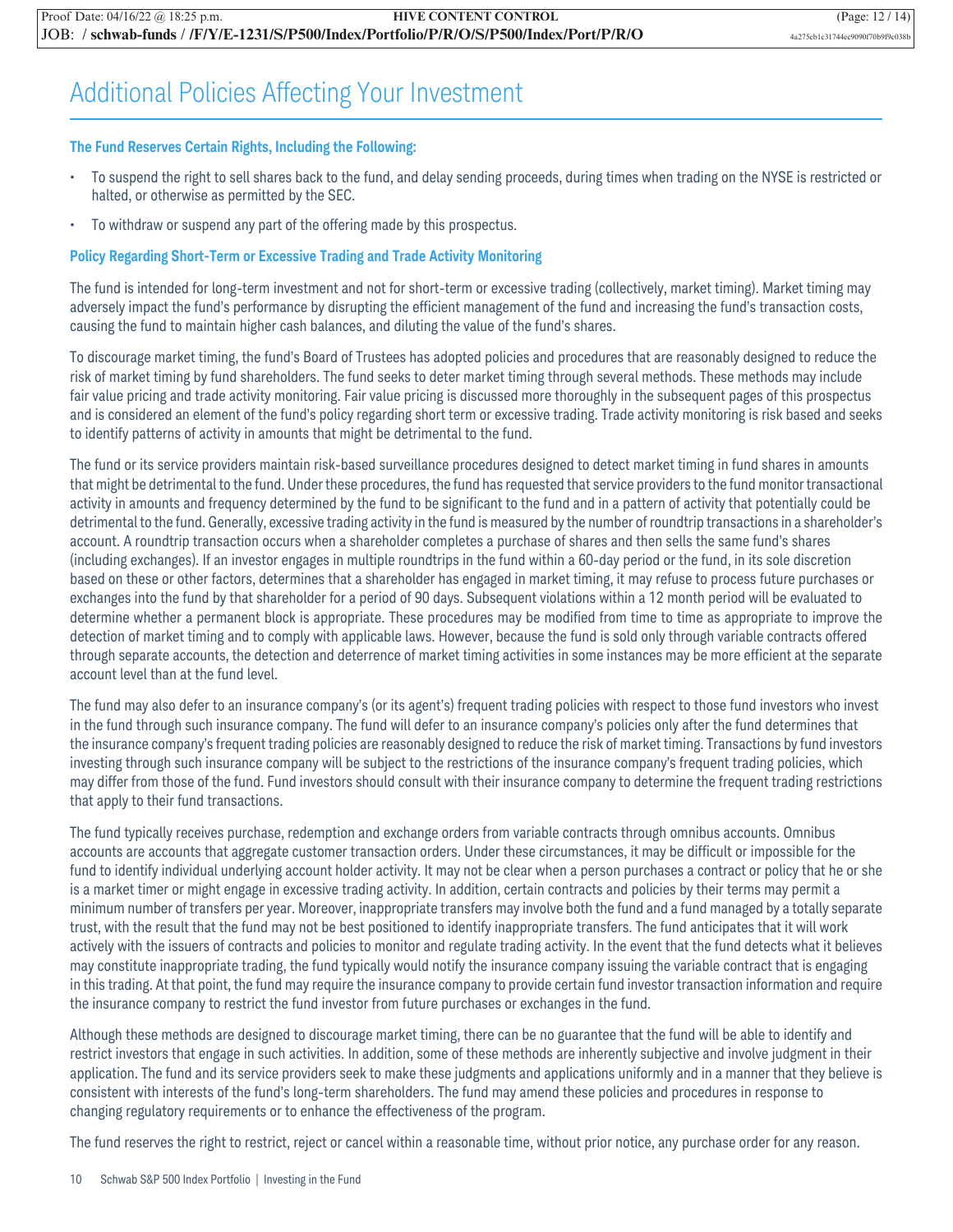#### **Fair Value Pricing**

The Board of Trustees has adopted procedures to fair value the fund's securities when market prices are not "readily available" or are unreliable. For example, the fund may fair value a security when a security is de-listed or its trading is halted or suspended; when a security's primary pricing source is unable or unwilling to provide a price; when a security's primary trading market is closed during regular market hours; or when a security's value is materially affected by events occurring after the close of the security's primary trading market.

By fair valuing securities whose prices may have been affected by events occurring after the close of trading, the fund seeks to establish prices that investors might expect to realize upon the current sales of these securities. This methodology is designed to deter "arbitrage" market timers, who seek to exploit delays between the change in the value of the fund holdings and the net asset value of the fund's shares, and help ensure that the prices at which the fund's shares are purchased and redeemed are fair and do not result in dilution of shareholder interest or other harm to shareholders.

The fund makes fair value determinations in good faith in accordance with fund's valuation procedures. Due to the subjective and variable nature of fair value pricing, there can be no assurance that the fund could obtain the fair value assigned to the security upon the sale of such security.

#### **Methods to Meet Redemptions**

Under normal market conditions, the fund expects to meet redemption orders by using holdings of cash/cash equivalents or by the sale of portfolio investments. In unusual or stressed market conditions or as the investment adviser determines appropriate, the fund may borrow through the fund's bank lines of credit or through the fund's interfund lending facility to meet redemption requests. The fund may also utilize its custodian overdraft facility to meet redemptions, if necessary. The fund also reserves the right to honor redemptions in liquid portfolio securities instead of cash when your redemptions over a 90-day period exceed \$250,000 or 1% of the fund's assets, whichever is less. You may be subject to market risk and you may incur transaction expenses and taxable gains in converting the securities to cash. In addition, a redemption in liquid portfolio securities would be treated as a taxable event for you and may result in the recognition of gain or loss for federal income tax purposes. Please note that this ability to make in-kind redemptions may be affected by agreements with participating insurance companies.

#### **Large Shareholder Redemptions**

Certain accounts or Schwab affiliates may from time to time own (beneficially or of record) or control a significant percentage of the fund's shares. Redemptions by these shareholders of their holdings in the fund or large redemptions by several shareholders resulting from events affecting investor demand may impact the fund's liquidity and NAV. These redemptions may also force the fund to sell securities, which may negatively impact the fund's brokerage costs.

### Distributions and Taxes

The fund will distribute substantially all of its net investment income and capital gains, if any, to the participating insurance companies' separate accounts each year in June. Distributions are normally reinvested pursuant to elections by the separate accounts.

The fund has elected to be taxed as a regulated investment company under Subchapter M of the Internal Revenue Code of 1986, as amended (the Code). The Code relieves a regulated investment company from certain Federal income tax and excise tax, if the company distributes substantially all of its net investment income and net realized capital gains.

In order to qualify as a regulated investment company, the fund must meet certain income limitation and asset diversification requirements under Section 851 of the Code. The fund must also meet asset diversification requirements under Section 817(h) of the Code and the related regulations issued by the Internal Revenue Service in order to be offered to life insurance company separate accounts supporting variable contracts. The fund intends to comply with these diversification requirements.

For more information regarding the federal income tax consequences of investing in the fund, see "Federal Tax Information for the Fund" in the SAI. For information concerning the tax consequences of variable contract ownership, variable contract owners should consult the appropriate variable contract prospectus.